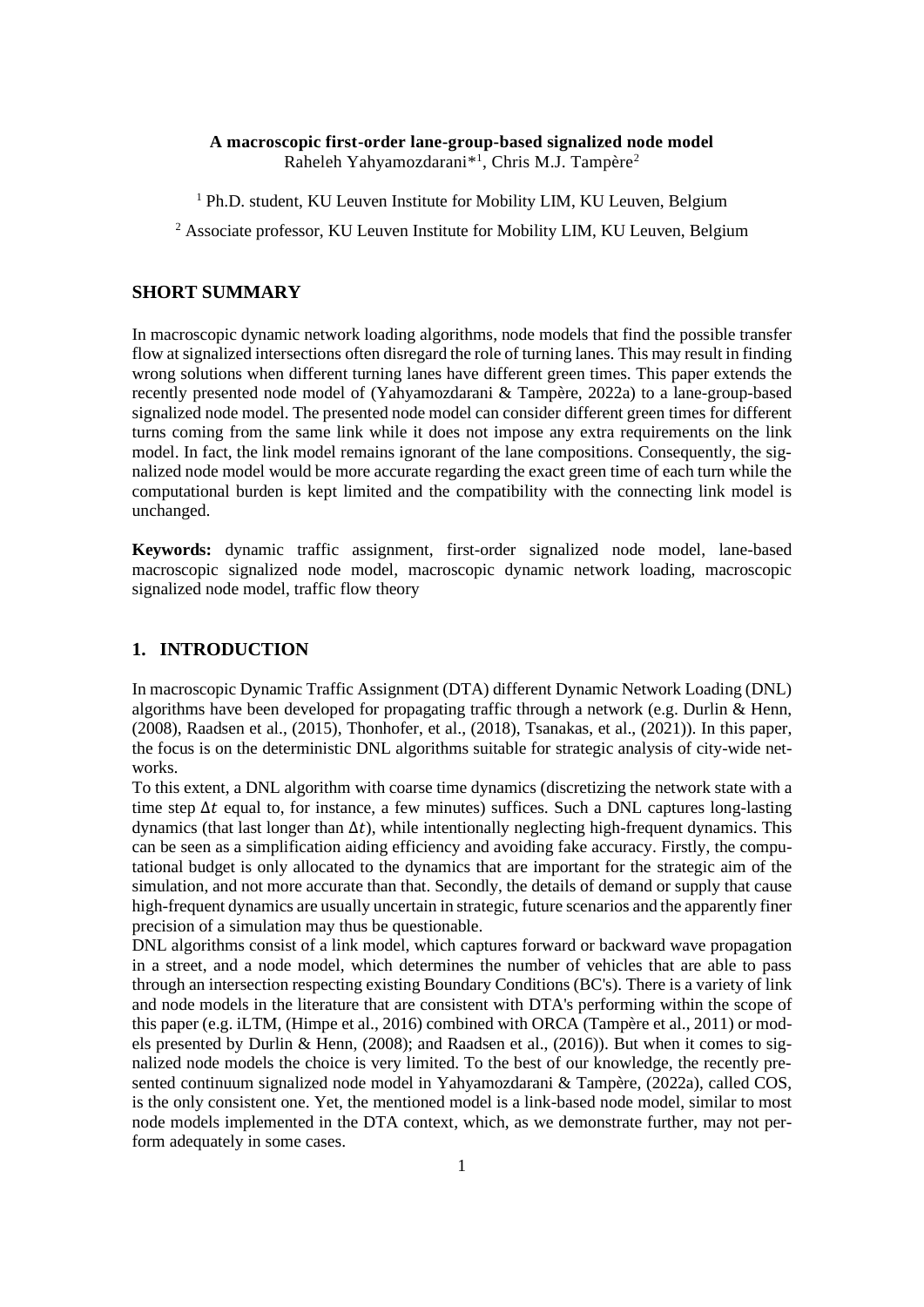Link-based node models simplify the interactions between vehicles coming from different lanes and consider all the lanes together as one entity. Regarding the aim of simulation considered in this paper, such a simplification is acceptable to some extent. For instance, when there is a lane exclusive for a turn movement that has a shorter/longer green time than the rest of the lanes coming from the same incoming link, a link-based signalized node model has to make approximations that might be too restraining/loosening. And thus, result in a wrong queue length, wrong travel time estimation and consequently wrong route choice. The impact of exclusive lane turns on macroscopic signalized node models is not studied sufficiently in the literature due to other major deficiencies that needed to be covered. However, COS node model is comprehensive and only minor deficiencies such as lane compositions remain unsolved, which led us to extend the mentioned model to a lane-based one.

## **2. METHODOLOGY**

In any intersection with more than one outgoing (or receiving) link, the proportion of vehicles that go towards each outgoing link is determined by a route choice algorithm. A node model takes those turning fractions as an input. In the context of DNL, traffic flow is commonly considered uniform, as well as turning fractions. When at an intersection exclusive turn lanes are disregarded, the distribution of turning fractions over lanes is implicitly assumed to be lik[e Fig. 1.](#page-1-0) a: a homogenous combination of turns would be allowed from all the lanes. In this case, as soon as one turn is blocked because of the First-In-First-Out principle all other turns would also be blocked (FIFO principle guarantees that vehicles leave a link in the same order as they arrived at the end of that link). FIFO is commonly guaranteed by obeying Conservation of Turning Fractions (CTF), meaning the turning fractions should remain the same whatever the total number of vehicles that are able to pass through the intersection. If exclusive turn lanes are disregarded, all the turns of a signalized intersection would be bound by CTF, respecting physical limitations; assuming they all have simultaneous green, the COS node model is capable of solving such a case.

Wherever an exclusive lane turn exists, however, the actual location where CTF should be respected, is not at the intersection but upstream of it where vehicles diverge into their turning lanes, as shown in [Fig. 1.](#page-1-0) b. In this case, downstream of the diverge point turning fractions are not homogenous anymore and thus, blockage of one turn does not result in *immediate* blockage of all other turns. The blocked turn can only block others when its queue reaches the diverge point. In this case, if the intersection is signalized, different lane turns may have different green times and the COS node model would not be able to solve the problem. The presented signalized node model in this paper is intended to solve such cases. However, those cases that COS already covered can be seen as a special case of the newly presented node model with only one lane.



<span id="page-1-0"></span>**Fig. 1. Turning fraction compositions (a) without and (b) with including exclusive lane turns**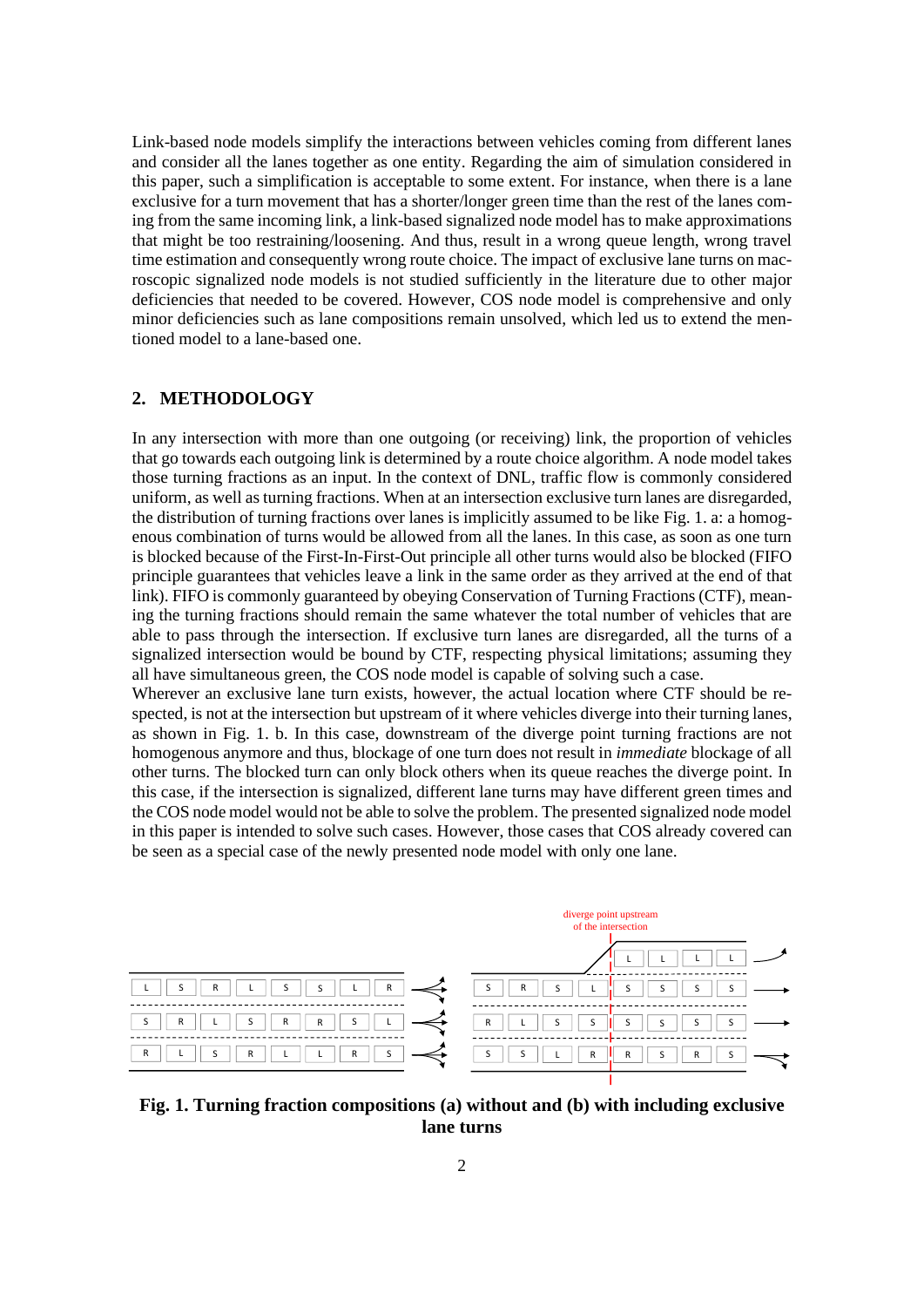A naïve solution could be to simulate the exact length of the pocket lane and to add an extra diverge node, where CTF is observed. No modification to COS would be required but it is not practical because of the calculational burden that it adds to the whole simulation (one extra node plus a few very short links for each approach to a signalized intersection with turn lanes). Instead, we propose a signalized node model that considers incoming (or sending) link as a set of lane groups allowing each lane group to have different green times. Yet within each link, all the lane groups are connected through CTF. For instance, in the case o[f Fig. 1.](#page-1-0) b. there are three different lane groups shown in [Fig. 2,](#page-2-0) each of which may have simultaneous or other green times. As implicitly mentioned, the presented node model distinguishes between lane-groups, not lanes. Thus, we call it Lane-group-based-COS (L-COS). Notably, the link model collaborating with the node model is ignorant about the lane compositions and therefore remains uninfluenced.



**Fig. 2. Number of lane-groups when there is an exclusive lane turn**

<span id="page-2-0"></span>The solution that we propose relies on the assumption that the DNL is not aimed at capturing high-frequent dynamics but rather slowly evolving peak phenomena, so that in case of saturation of the intersection, the queue quickly builds up beyond the saturated turn to reach the diverge point and blocks the whole link upstream. Therefore, it is justified to neglect the length of the pocket lane and assume that all the lane groups are connected through CTF.

As L-COS shares many properties with COS, we refer for a detailed explanation to Yahyamozdarani & Tampère, (2022a) and focus here only on the main algorithm of L-COS. Notably, their algorithms and some of the sub-algorithms are fundamentally different, for more detail we refer to Yahyamozdarani & Tampère, (2022b).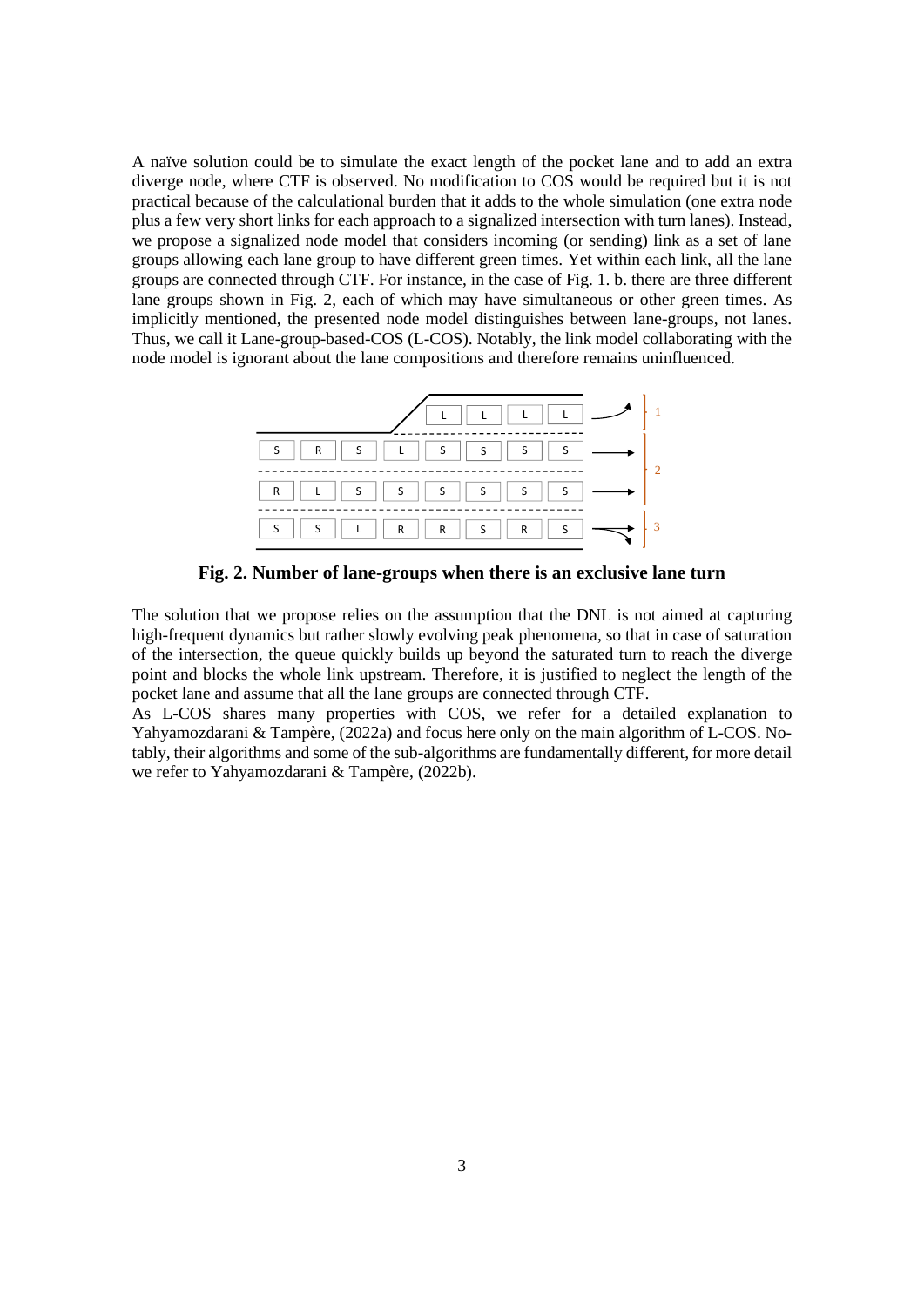

**Fig. 3. The algorithm of L-COS**

<span id="page-3-0"></span>The algorithm of L-COS shown in [Fig. 3](#page-3-0) finds the stationary transfer flows over a signalized node, that is: after filtering all transient waves. In other words, if the time step is long enough under the same BC's, some transient queues would vanish and only those that last longer than  $\Delta t$ , would remain. In order to consider the conflicts among traffic flows coming from different incoming links and having green simultaneously, each *stage* is first considered independently (a stage being a time interval within which there is no change in the state of a traffic signal, e.g. allred stage). Then, interactions among stages are included. Possible interactions among stages involve forwarding some sending/receiving flow from one stage to another because they could not be sent/consumed.

In the first step, sending and receiving flows are distributed over *stages*. The distribution follows their arrival patterns, which either need to be provided externally or are considered uniform otherwise. In the second step, stage-based sending and receiving flows are distributed among lane groups proportional to turning fractions, respecting exclusive lane turns. In the third step, sending flows arriving during red are forwarded to their (first next) green stages. Such a forwarding procedure is justified as we are disregarding transient waves (e.g. the transient queue caused by sending flow arriving during a red stage but is later served within its green stage). In the fourth step, the part of receiving flow that cannot be consumed within one stage (e.g. there is insufficient demand for it) is forwarded to another stage where it may be consumed. From the next step, the iterative part of the algorithm starts.

In step five, each stage is considered separately and the transfer flow is proposed regarding the current stage-based sending and receiving flow. Given the proposed transfers in each stage, we verify the necessity of forwarding any remaining sending and receiving flow. In step six, the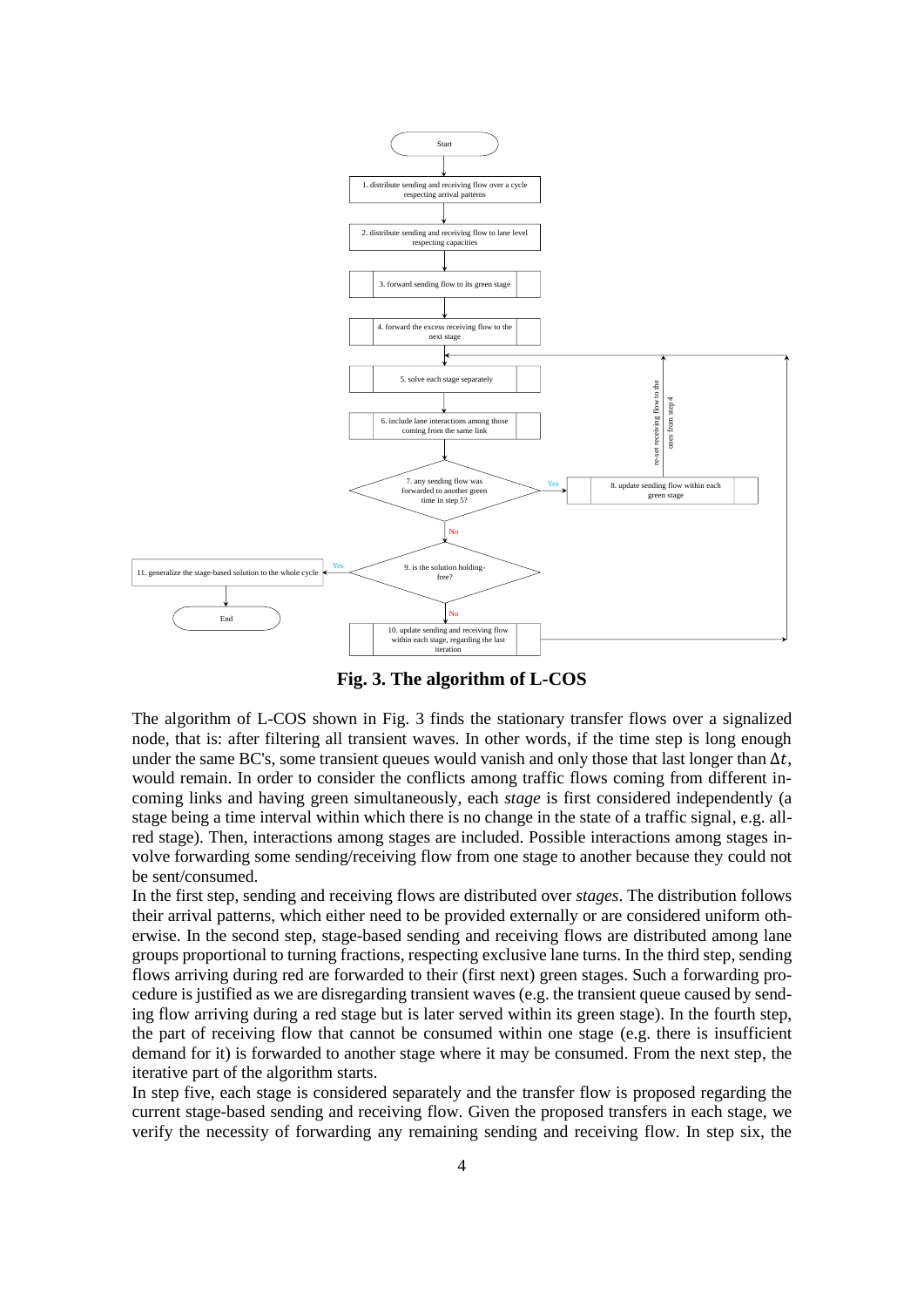interaction between different lane groups coming from the same link is included through CTF. In other words, the most constrained lane group of a link is found and the transfer flows of the other lane groups within the same link are reduced accordingly, if required. When one lane group is bounded more strongly than other(s) within the same link, a queue builds up within that lane group and reaches the diverge point resulting in a blockage of other lane groups as well. Consequently, the transfer flow of other less constrained lanes would be less than when there is no interaction between lanes. This is justified because we only consider long-lasting queues within DNL, as was mentioned before.

In step seven, if there was any sending flow forwarded to another stage, it means not all the vehicles were in their final stage within which they may be transferred. Thus, it is possible that a part of the receiving flow that could have been consumed by them is already forwarded to another stage. Consequently, in step eight, the receiving flow is reset to the initial stage-based one and stages are considered once again by returning to step five.

Once step seven finds no more forwarding of sending flow, all the vehicles were in their final stage where they might be transferred. And thus, the only remaining check is if the solution is holding-free. The holding-free concept was introduced by Jabari (2016) which guarantees that traffic flow is allowed to move until at least one BC constrains it. In step nine, the holding-free criterion is checked. If it does not hold it means more sending flow can be transferred and the solution is not stationary yet. Thus in step ten, sending and receiving flows are updated to what has been sent/consumed during the last iteration plus what still remains. Then the algorithm goes back to step five to solve stages again. When the holding-free condition is met, no more sending flow can be transferred and the solution is final. Then in step eleven, the stage-based transfer flow found in the last iteration is aggregated to the time step duration used by the link model which wraps up the L-COS algorithm.

It is worth mentioning that the sub-algorithms and mathematical formulation of L-COS are not presented here and can be found in Yahyamozdarani & Tampère, (2022b).

### **3. CONCLUSIONS**

Most node models designed for dynamic network loading are link-based, which is satisfactory as long as there is no turn movement with an exclusive lane at a signalized node, which has a different green time than other turns coming from the same link. In this case, a node model should be able to distinguish between lane groups allocated to each turn; otherwise, its solution is not correct. To the authors' best knowledge, the most comprehensive signalized node model presented by Yahyamozdarani & Tampère, (2022a), called COS, is still ignorant about the mentioned problem, while some (rare) other models in the state of the art might consider turn lanes but violate other consistency requirements that COS captures. Therefore, in this paper, the COS node model is extended to L-COS such that it can also include the lane compositions and different green times for each lane group. This requires a modified mathematical formulation and a significantly different solution algorithm. By considering the lane groups endogenous to the node model, no further computational burden is imposed onto the DNL algorithm because the link model can remain ignorant about the turn lane compositions (i.e. no introduction of short turning links and diverge nodes).

### **ACKNOWLEDGMENT**

The authors herewith acknowledge FWO project G051118N "Ontwerp, analyse en optimalisatie van kruispunten van de toekomst".